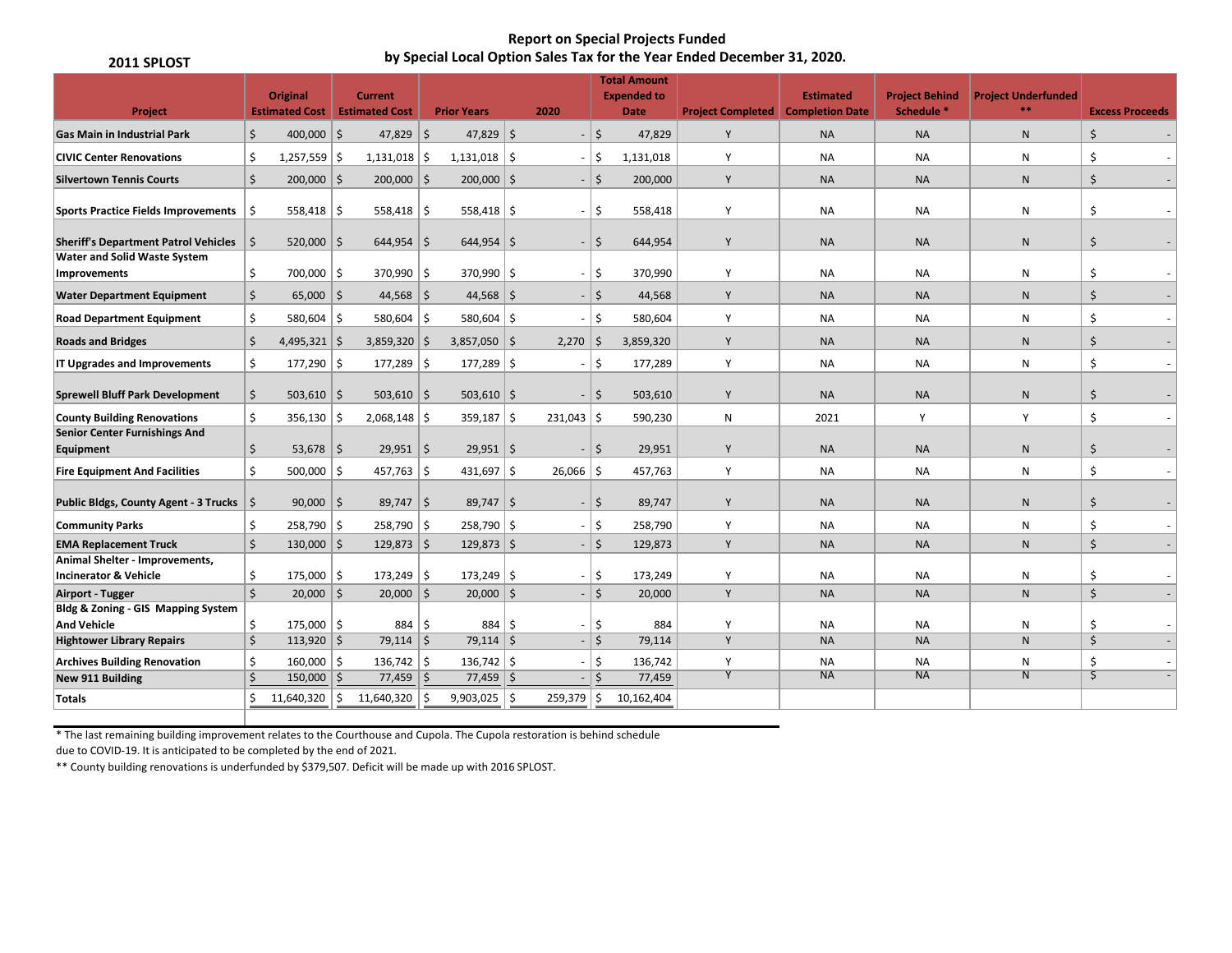## **Report on Projects Funded by Special Purpose Local Option Sales Tax for the Year Ended December 30, 2020**

# **2016 SPLOST**

| Project                                                                                                                   | <b>Original</b><br><b>Estimated</b><br>Cost | <b>Current</b><br><b>Estimated</b><br>Cost | <b>Total Prior</b><br>Years | 2020             | <b>Total Amount</b><br><b>Expended to</b><br><b>Date</b> | <b>Project</b><br><b>Completed</b><br><b>This Year</b> | <b>Estimated</b><br><b>Completion</b><br>Date | <b>Project</b><br><b>Behind</b><br><b>Schedule</b> | <b>Project</b><br><b>Underfunded</b> | <b>Excess</b><br><b>Proceeds</b> |
|---------------------------------------------------------------------------------------------------------------------------|---------------------------------------------|--------------------------------------------|-----------------------------|------------------|----------------------------------------------------------|--------------------------------------------------------|-----------------------------------------------|----------------------------------------------------|--------------------------------------|----------------------------------|
| Vehicle procurement/replacement                                                                                           | $338,000$ \$                                | 738,000 \$                                 | $374,260$ \$                |                  | \$<br>374,260                                            | N                                                      | <b>NA</b>                                     | N                                                  | N                                    | \$                               |
| Improvements and/or Equipment for Clerk of Court,<br>Coroner, IT, Magistrate Court, Probate Court, Public                 |                                             |                                            |                             |                  |                                                          |                                                        |                                               |                                                    |                                      |                                  |
| <b>Buildings, Tax Assessor and Registrar</b><br>Improvements and/or Equipment - Sprewell Bluff and<br><b>County Parks</b> | 1,525,000<br>842,000                        | 1,525,000<br>842,000                       | 633,756<br>381,820          | 68,186<br>17,696 | 701,942<br>399,516                                       | N<br>N <sub>1</sub>                                    | 2027<br>2027                                  | N<br>N                                             | N<br>N                               | \$                               |
| Improvements to Roads and Bridges, Equipment for Shop<br>and Road Department                                              | 4,688,000                                   | 6,131,728                                  | 1,253,136                   | 137,490          | 1,390,626                                                | N                                                      | 2027                                          | N                                                  | N                                    |                                  |
| Sheriff's Department Vehicles and Equipment and Jail                                                                      | 1,462,000                                   | 1,462,000                                  | 525,544                     | 171,723          | 697,267                                                  | ${\sf N}$                                              | 2027                                          | $\mathsf{N}$                                       | ${\sf N}$                            | \$                               |
| Improvements and/or Equipment - Water Department                                                                          | 865,000                                     | 865,000                                    | 256,391                     | $\overline{a}$   | 256,391                                                  | N                                                      | 2027                                          | N                                                  | N                                    |                                  |
| Improvements to Facilites - (EMA, Senior Center, IDA<br>(Business Park), Recreation Department, Airport, and<br>Archives) | 3,600,000                                   | 3,600,000                                  | 1,157,377                   | 68,956           | 1,226,333                                                | N                                                      | 2027                                          | <sub>N</sub>                                       | N                                    | \$                               |
| Totals                                                                                                                    |                                             | $$13,320,000$ $$15,163,728$                | 4,582,284<br>S.             | 464,051          | 5,046,335<br>S                                           |                                                        |                                               |                                                    |                                      |                                  |